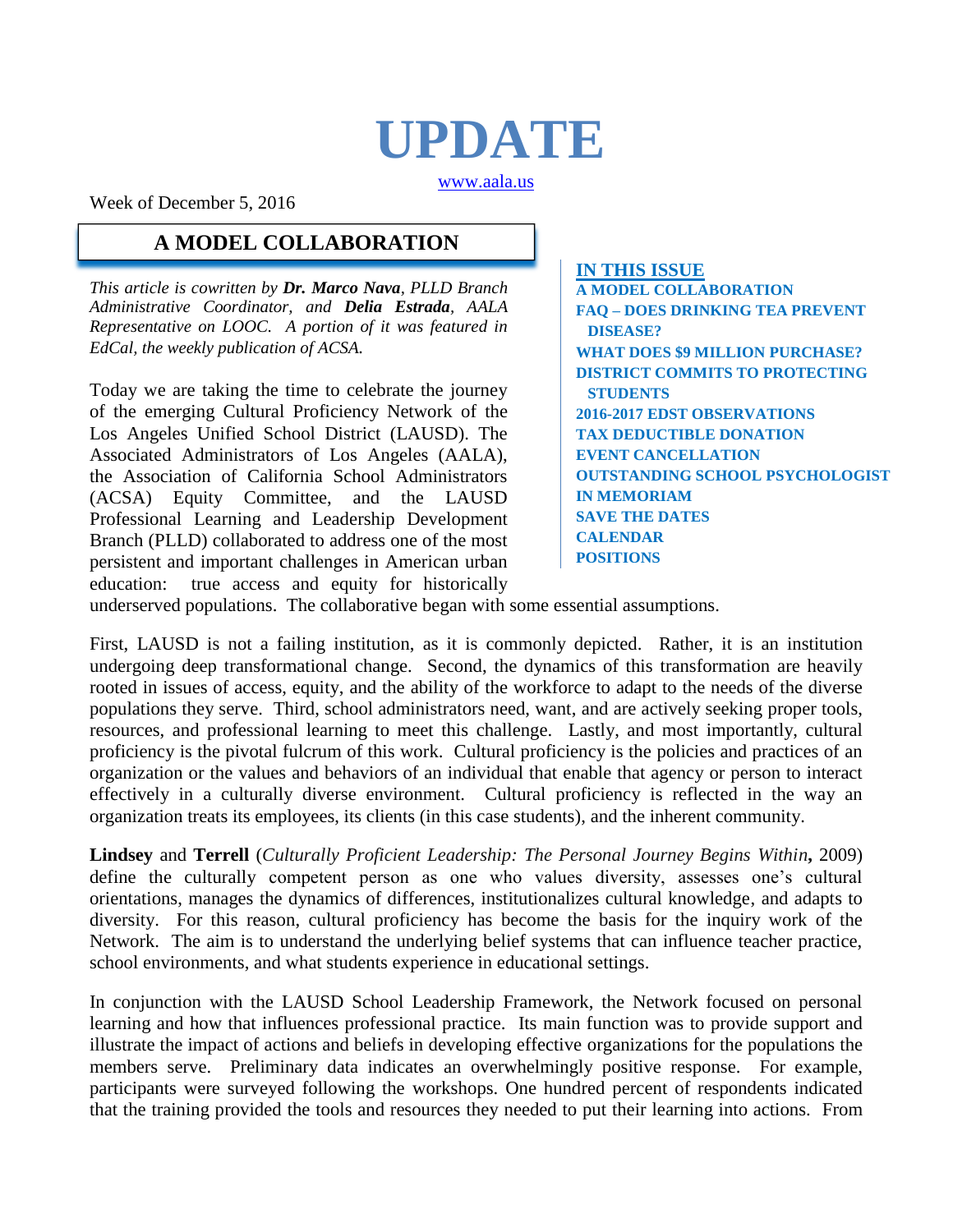### *COLLABORATION (Cont.)*

this initial positive response, the collaborative decided to use improvement science to create a network to support school leaders in addressing the challenge of access and equity.

*Learning to Improve: How America's Schools Can Get Better at Getting Better* by **Anthony S. Bryk**, **Louis M. Gomez**, **Alicia Grunow**, and **Paul G. LeMahieu** updates the discussion of institutional transformation to a pragmatic process. The authors argue educational reform exists in a political environment that seeks quick fixes, without investing in the long term, focused work required to create true transformation. Reforms, such as small learning communities or instructional coaches, are attempted and then fail because people are "going fast but learning slow." Largely ignored in these roll outs is the actual work people would need to do to make an idea work reliably in the field. As the authors' note, "Each reform case….sought to implement fast and wide and then fix problems later. This strategy has failed again and again…This occurs because people were not supported to learn fast and implement well." For reforms to work, school systems must engage in improvement science. The six core principals of improvement science are:

- 1. Make the work-problem specific and user centered.
- 2. Variation in performance is the core problem to address.
- 3. See the system that produces the current outcomes.
- 4. We cannot improve at scale what we cannot measure.
- 5. Anchor practice improvement in disciplined inquiry.
- 6. Accelerate improvement through networked communities.

Improvement science extends, and presents practical tools to support the transformational work required of school leaders and institutions. Much like **Fullan's** coherence, it argues we must "flip" organizational priorities from compliance to support. Improvement science is a pragmatic approach to work, shifting beyond theory to action. We hope this Network can become a model of how this work can be supportive and transformative for all within it.

Participants in the Cultural Proficient Network were introduced to and asked to create possible plans based on this approach. Their collaboration enabled them to acquire the ability to enact transformational work in any capacity in which they served, including the classroom, the school site, district offices, and state and federal agencies. For example, **Juan Torres**, Nava College Preparatory Academy Assistant Principal, is using the knowledge and tools acquired through this collaborative to strengthen instructional practices at his school site. "I will be using improvement science tools to strengthen our instructional rounds that will lead to better reading and literacy achievement among our students," he said.

**Dr. Felissa Luque** and **Dr. Tracy Eagle,** District Intern Program Specialists, seek to improve the way they support new teachers, and say, "Our plan is to weave the concepts of cultural proficiency throughout the facets of the District Intern Program. We will begin with creating a common mission statement… [and] develop PD for instructional faculty and mentors who work with our interns and induction participating teachers."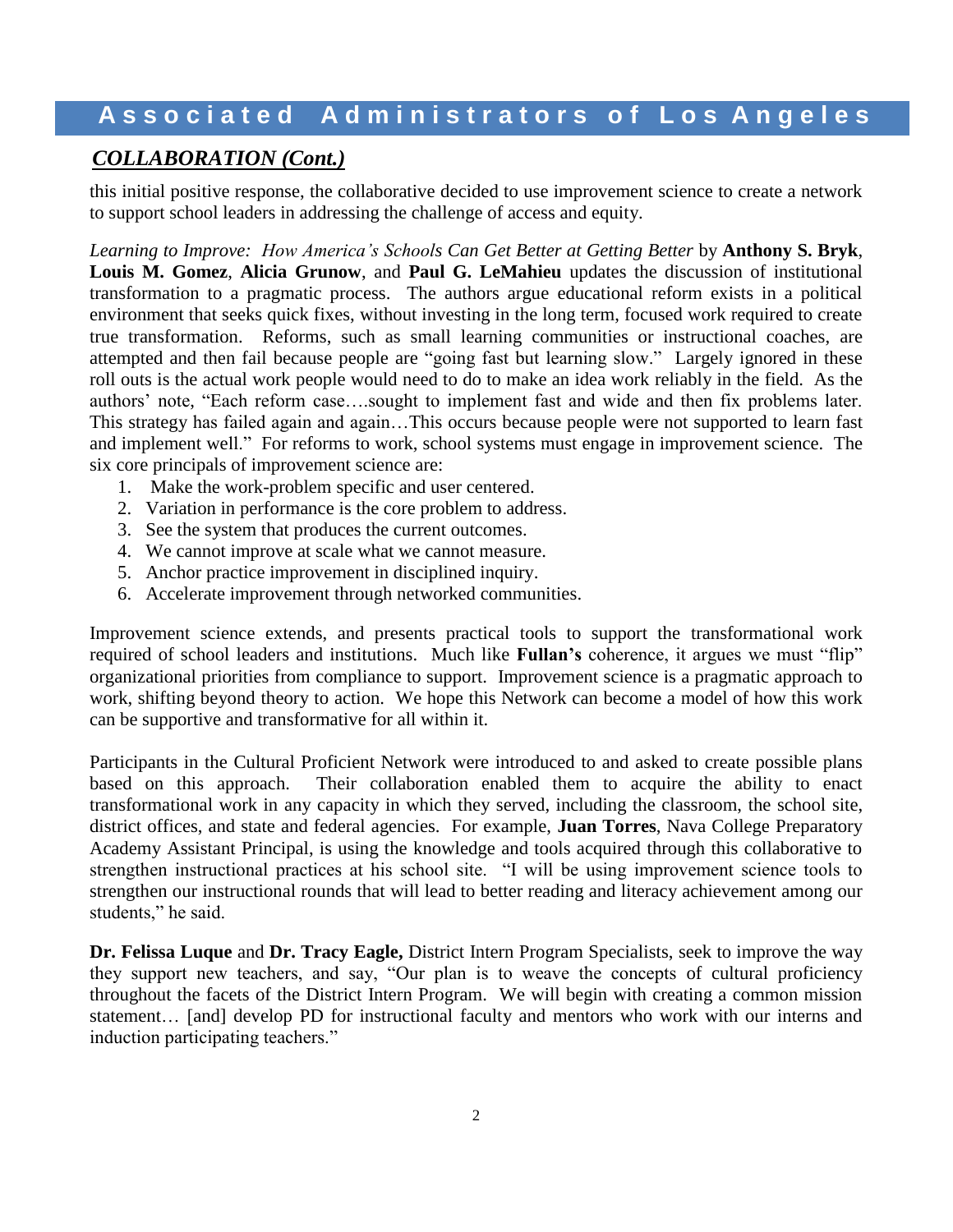### **HEALTH BENEFITS FAQ—** *DOES DRINKING TEA REALLY PREVENT DISEASE?*

Legend holds that **Shennong**, the second emperor of China, accidentally discovered tea while sitting under a camellia tree. Twigs from the tree were set on fire to heat the pot, and while heating, dried camellia leaves fell into the boiling water, infusing it with an aromatic fragrance. Intrigued, Shennong tasted the brew, and chá, or tea, came into being around 2737 B.C. Tea has been touted as having medicinal qualities since the third century A.D.

Tea was introduced in Portugal by Jesuit missionaries in the mid-16th century and spread rapidly to Holland, France, and the Baltic states. Tea arrived in America around 1650 to the Dutch settlement of New Amsterdam (later renamed New York). Because tea was so widely consumed by the settlers, in 1773, the English levied high taxes on it, giving rise to the Boston Tea Party revolt, signaling the beginning of the fight for independence.

#### **What has science learned about the medicinal effects of consuming tea?**

Here are some sample findings from research conducted over the last 30 years:

- There is growing evidence that drinking tea correlates with reduced risks of stroke, coronary heart disease, and Type 2 diabetes, among other diseases. However, as yet, the evidence is not clear-cut.
- Green tea, not black tea, has been shown to lower the rate of prostate cancer.
- Tea has been associated with lowering the risk of depression. A study with a sample of 23,000 participants showed that drinking three cups of tea a day reduced the risk of depression by 37%.

#### **There are so many teas on the market today. Do all teas produce healthful effects?**

Most tea research focuses on green and black teas made from the processed leaf of *Camellia sinensis*. Tea types differ in how they are produced and processed―black tea is fermented, green tea is not, and oolong tea is semifermented. These processes of drying and fermentation determine the chemical composition of tea. Green tea is studied for its health benefits, including cancer prevention and other therapeutic effects. Emerging data is showing that black tea may possess similar health-promoting attributes.

There is limited research on the health benefits of herbal teas and teas from fruits, seeds, or roots. Herbal teas do have lower concentrations of antioxidants than teas from *Camellia sinensis.* Most claims that herbal teas help shed pounds, stave off colds, and produce restful [sleep](http://www.webmd.com/sleep-disorders/default.htm) are largely unsupported. According to WebMD.com, limited research findings include:

- Chamomile tea—Its antioxidants may help prevent complications from [diabetes,](http://www.webmd.com/diabetes/diabetes-health-check/default.htm) like loss of [vision](http://www.webmd.com/eye-health/default.htm) and nerve and [kidney](http://www.webmd.com/urinary-incontinence-oab/picture-of-the-kidneys) damage, and stunt the growth of cancer cells.
- Echinacea—Often touted as a way to fight the [common cold,](http://www.webmd.com/cold-and-flu/default.htm) the research on Echinacea has been inconclusive.
- Hibiscus—A small study found that drinking three cups of hibiscus tea daily lowered blood [pressure](http://www.webmd.com/hypertension-high-blood-pressure/guide/diastolic-and-systolic-blood-pressure-know-your-numbers) in people with modestly elevated levels.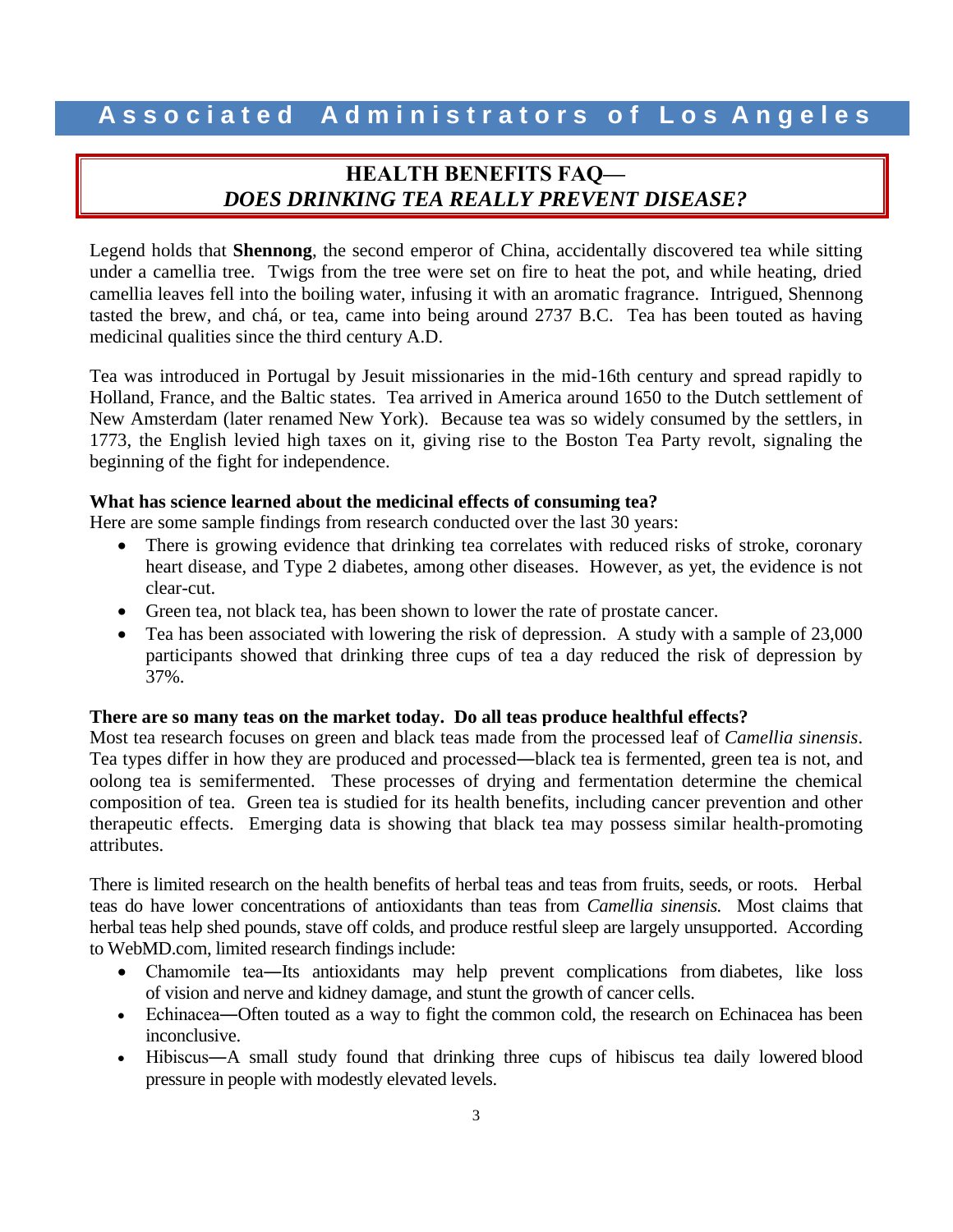#### *FAQ (Cont.)*

 Rooibos (red tea)―Made from a South African herb that is fermented, it has flavonoids with cancer-fighting properties, but medical studies have been limited.

#### **Where can I find additional information about teas?**

- For a NIH (National Institutes of Health) summary of the benefits of green tea, click [here.](https://nccih.nih.gov/health/greentea)
- Click [here](https://www.cancer.gov/about-cancer/causes-prevention/risk/diet/tea-fact-sheet) for a fact sheet on tea and cancer prevention from the NIH National Cancer Institute.

### **WHAT DOES \$9 MILLION PURCHASE? A CABINET POSITION**

President-elect **Donald Trump** nominated **Betsy DeVos** for the position of Secretary of Education last week. Ms. DeVos, who, in unconfirmed reports, donated \$9 million to the Trump campaign, is a school choice advocate, supporter of school vouchers, former charter school founder, denouncer of the Common Core, and staunch public school critic. She is seen as a relatively safe pick for those who favor school choice programs such as vouchers that would pay for children to attend private schools. However, she is a polarizing figure for those who support the traditional public school system. She is a billionaire philanthropist who heads the American Federation for Children, an organization that promotes charter schools, and has been very active in Republican politics, but brings no educational experience to her position. She has never taught, has not studied education, has no credentials, never attended a public school, sent her own children to parochial schools, and quite possibly has never even set foot on a public school campus. Yet, she has adamantly stated "...traditional public schools are not succeeding. In fact, let's be clear, in many cases they are failing." In her home state of Michigan, she and her husband donated millions to fund a ballot initiative to amend the state constitution to allow students to use taxpayer dollars to attend nonpublic schools. The initiative failed, but **Ms. DeVos'** efforts to privatize public education continued. **Dr. Diane Ravitch**, noted education researcher and professor, calls her nomination for Secretary of Education "a disastrous choice."

Ms. DeVos has received support from **Senator Lamar Alexander** (R-Tenn.), Senate Education Committee Chairman, and from **Robert Enlow**, President and CEO of EdChoice. She and her husband founded the All Children Matter PAC, which promotes school vouchers, tax credits to businesses that give private school scholarships, and candidates who support these causes. **Donald Trump** said about his nominee, "Betsy DeVos is a brilliant and passionate education advocate. Under her leadership we will reform the U.S. education system and break the bureaucracy that is holding our children back so that we can deliver world-class education and school choice to all families." However, **Lily Eskelsen Garcia,** NEA President, released a statement saying that DeVos' efforts "…have done more to undermine public education than support students… [and she] has consistently pushed a corporate agenda to privatize, de-professionalize, and impose cookie-cutter solutions to public education."

So, what will we get for her \$9 million? That remains to be seen, as **Dr. Michael J. Petrilli**, a research fellow at Stanford's Hoover Institution and the president of the Thomas B. Fordham Institute in Washington, indicates, "She's smart, committed to kids and a mainstream conservative Republican.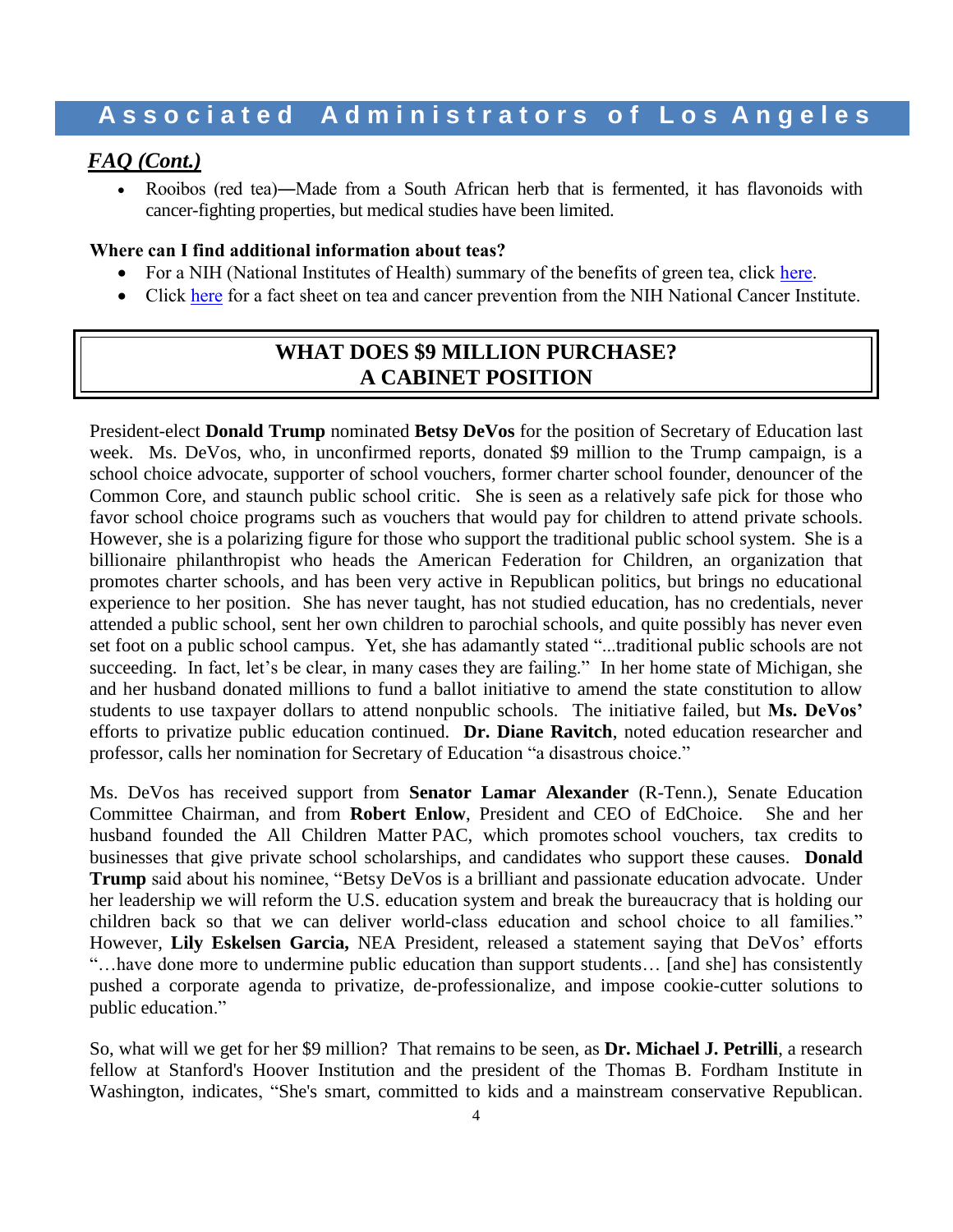### *\$9 MILLION (Cont.)*

Still, there's a lot that's not clear, so it's going to be important for the press, and for the Senate [education] committee, to ask a lot of questions to understand where she and the president who chose her plan to take federal education policy."

### **DISTRICT COMMITS TO PROTECTING STUDENTS**

Perhaps in response to the campaign rhetoric and the subsequent nomination of **Senator Jeff Sessions** (R-Alabama) for Attorney General, the Board of Education unanimously approved a resolution sponsored by **Mónica García** and **Steve Zimmer** titled *In the Pursuit of Life, Liberty, and Happiness: Embracing Education as a Pillar to Democratic Progress* on November 15, 2016*.* Senator Sessions has repeatedly criticized the Deferred Action for Childhood Arrivals (DACA) program and resisted other efforts to reform the immigration system. The Board resolution affirms the District's commitment to protect its students, their family members, and employees who may be "*adversely affected by any future policies or executive action…"* of the incoming **Trump** administration*.* With a district that is ethnically diverse and which boasts of having students who speak 49 different languages and is also 74% Latino, the LAUSD governing board is saying that it will not cooperate with any attempt to identify undocumented students or families. The District already has a policy against asking a student's immigration status as part of the enrollment process and no records are kept of such information. Key provisions of the resolution are below.

The LAUSD Board of Education:

- Directs the Superintendent to provide the necessary outlets for expression, learning, communication, and information by the LAUSD family, which may include:
	- A day of understanding across LAUSD which will encourage students, families, staff, and community partners to explore student and individual rights, the history of civics and coalition building, as well as the struggle to make progress in light of adversity, empowering and recognizing the importance of student leadership and activism;
	- A dedicated web page or hotline so that any member can reach out for assistance, clarification, or understanding;
- Will submit a joint letter, along with the Superintendent as well as any LAUSD students, families, staff, and community partners who would like to be added as signatories, affirming the American ideals that are celebrated in Los Angeles addressed to the president-elect;
- Reaffirms [its] authority to continue to protect the data and identities of any student, family member, or school employee who may be adversely affected by any future policies or executive action that results in the collection of any personally identifiable information to the fullest extent provided by the law;
- Reaffirms its support for every individual embracing education and that L.A. Unified campuses will continue to serve as safe zones and resource centers for students and families threatened by immigration enforcement or discrimination; and
- Remains focused on our goal of 100% graduation so that every child has the opportunity to thrive.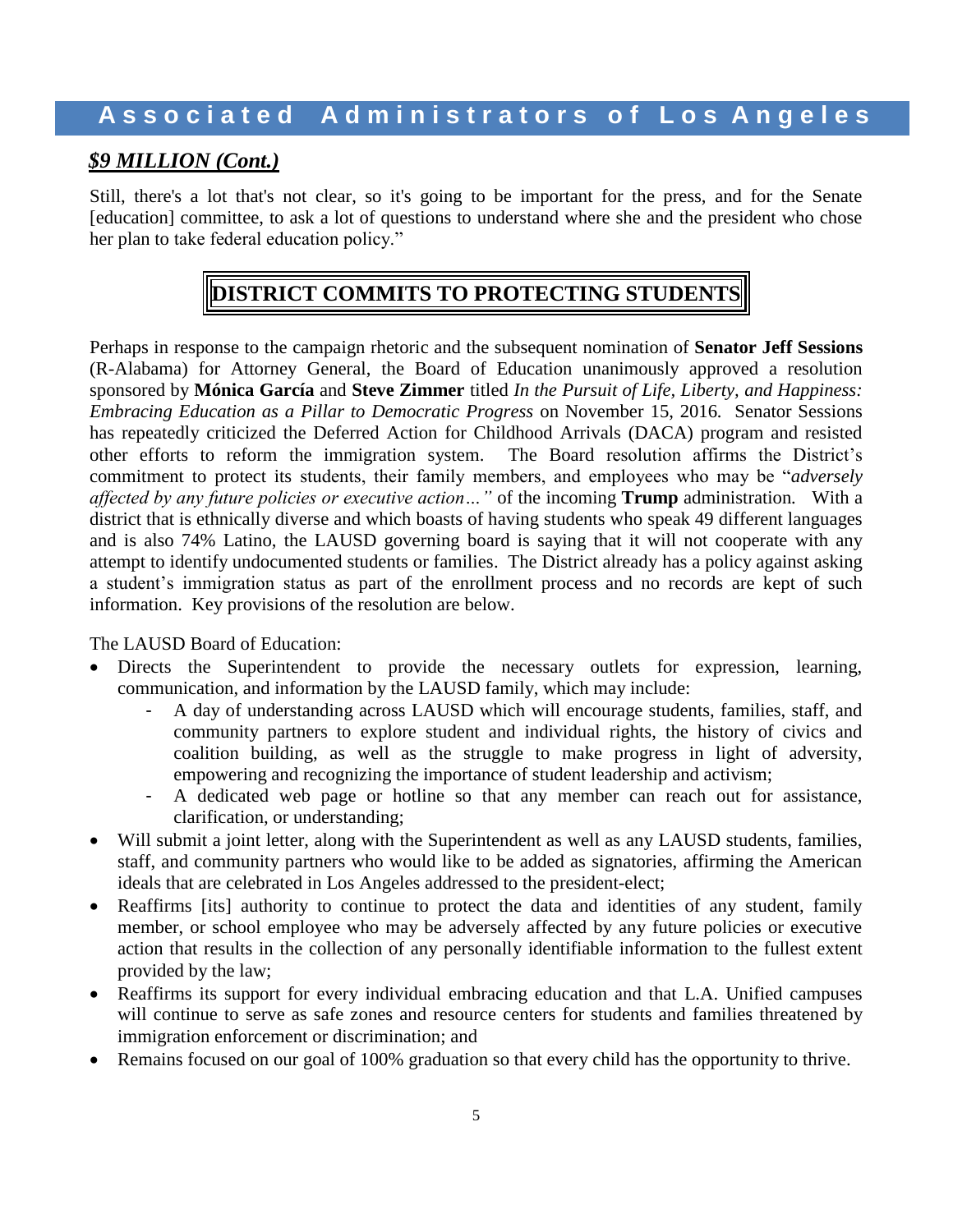### *RESOLUTION (Cont.)*

In a similar move, University of California **President Janet Napolitano**, California State University **Chancellor Timothy White**, and California Community Colleges **Chancellor-designate Eloy Ortiz Oakley** sent a joint letter to the president-elect asking that he retain the temporary protection from deportation (DACA) that the **Obama** administration has given to about 750,000 young, undocumented immigrants nationwide, 74,000 of whom are enrolled in their systems. The letter said that these students "…should be able to pursue their dream of higher education without fear of being arrested, deported, or rounded up for just trying to learn." The University of California went a step further, announcing in a statement cited in the *Los Angeles Times*, that it would refuse to assist federal immigration agents, turn over confidential records without court orders, or supply information for any national registry based on race, national origin, or religion.

### **2016-2017 EDST OBSERVATIONS**

With only three weeks remaining in the semester, administrators are asked to please prioritize conducting and completing the required EDST observations in order to provide teachers with timely feedback on their instructional practices. Following the winter recess, consider conducting additional voluntary observations for certain employees (i.e., probationary teachers and BSEs) who may benefit from receiving more opportunities for professional development.

The deadline to complete the formal observation is **February 17, 2017**, and the deadline to complete the growth plan visit is **March 17, 2017**. Please review Staff Relations' [Academic Year Checklist](http://achieve.lausd.net/Page/7775) for additional deadlines, such as the affirmative decision for probationary teachers and the midyear warning for a possible below standard rating.

In preparation for completing the EDST observations, click [here](http://achieve.lausd.net/cms/lib08/CA01000043/Centricity/domain/629/martha%20links/EDST%20Observations%20Handbook%2011.2016.pdf) to view a handbook that includes key information and guidance. For additional support, please contact your [Teaching and Learning](http://achieve.lausd.net/cms/lib08/CA01000043/Centricity/Domain/433/TLC%20Contact%20List.pdf)  [Coordinator](http://achieve.lausd.net/cms/lib08/CA01000043/Centricity/Domain/433/TLC%20Contact%20List.pdf) or **Jolene Chavira**, Professional Learning and Leadership Development Branch, at 213. 241.3444.

### **REMEMBER YOUR YEAR-END TAX DEDUCTIBLE DONATION**

Help AALA reach its goal of 35 scholarship awards for 2016-2017! Donate to *Friends of AALA* for your tax deductible, end-of-year charitable contribution. To donate by credit card, call **Gloria** at 213.484.2226; to donate online, go to [www.aala.us](http://www.aala.us/) and click the *Donate* button on the right side of the homepage; or by mail, send a check payable to Friends of AALA to AALA, 1910 W. Sunset Blvd., Suite 850, Los Angeles, CA 90026.

**NOTE: The event for ECE and elementary administrators at the California Science Center on December 7, 2016, has been postponed until February 2017.**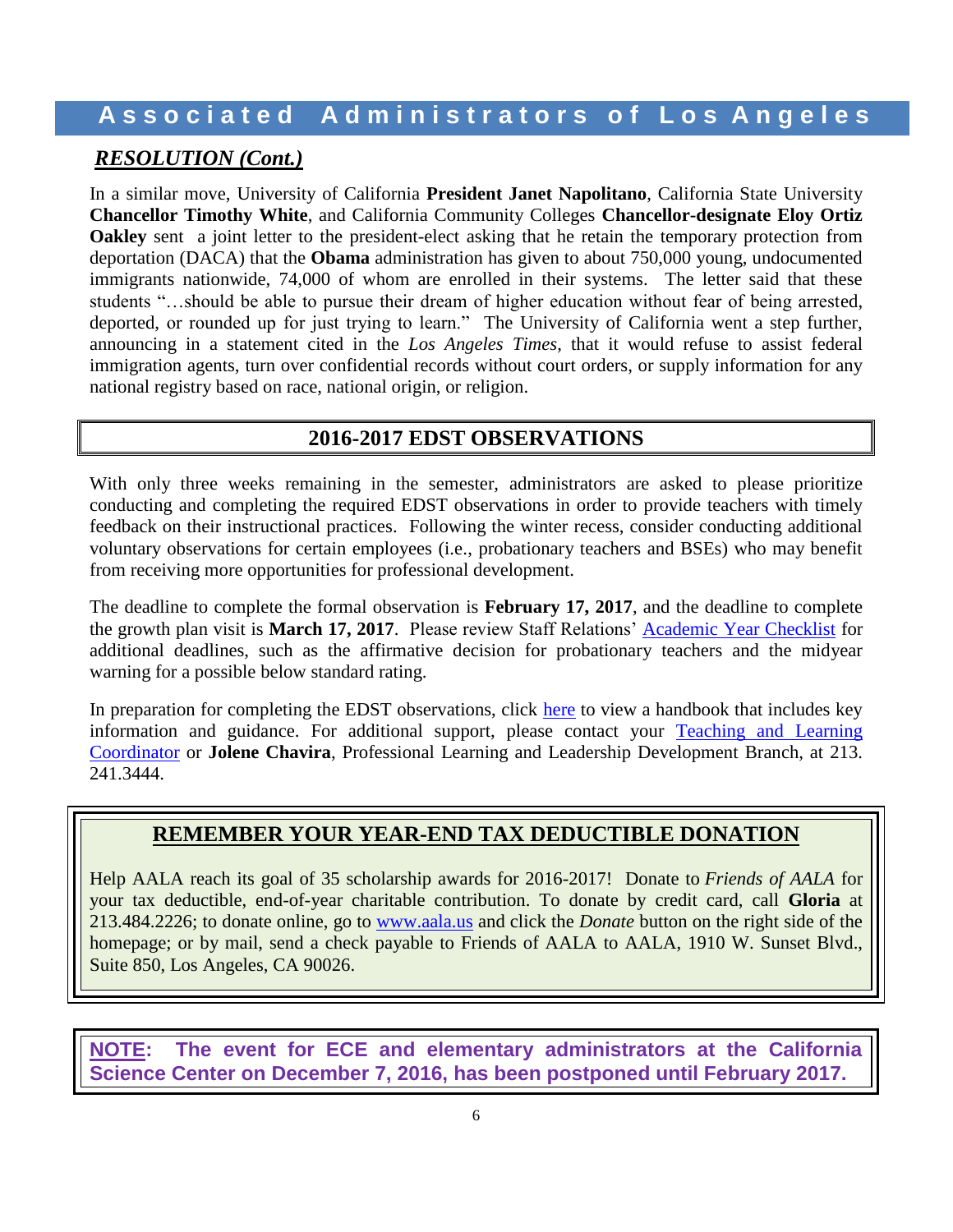### **OUTSTANDING SCHOOL PSYCHOLOGIST**

The Los Angeles Association of School Psychologists (LAASP) is seeking nominations for the annual Outstanding School Psychologist award, which will be presented in the spring. The award recognizes a psychologist who has provided outstanding service and/or contributions to students, parents, and school staff members. Nominees must have served a minimum of five years as a school psychologist and be a member of LAASP at least since 2015-2016. Two letters of recommendation are required: one from a school psychologist or psych services coordinator/specialist and one from a person on-site who has worked with the nominee in an administrative capacity. Nominations are due Monday, March 6, 2017. For more information, please contact **Dr. Mary Barry**, Chair, at 323.541.1900 or [mary.barry@lausd.net.](mailto:mary.barry@lausd.net) Please click [HERE](http://www.aala.us/docs/2016/11/School-Psych.pdf) for the nomination form.

## **IN MEMORIAM**

**MARILYN "JOYCE" WROTEN―**Former instructional adviser in Region C, principal of Kenter Canyon and Palms elementary schools, and assistant principal of 93<sup>rd</sup> Street Elementary School. Joyce retired from the District on May 22, 2000, and passed away on November 10, 2016. No information regarding services is available at this time.

### **SAVE THE DATES**

On Tuesday, December 6, 2016, the Multicultural Coalition (AAPA, AJE, CMAA, and COBA) is hosting its 2016 Multicultural Coalition Networking Event at 5:00 p.m. at Webster Middle School, 11330 W. Graham Place, Los Angeles. The featured keynote speaker is Superintendent **Michelle King**. Please RSVP to **Brian Sida** at [bsida@lausd.net](mailto:bsida@lausd.net) by December 5, 2016.

**Christine Rescigno**, APSCS at Madison Middle School, is retiring at the end of the semester. Her retirement party will be held on Sunday, January 22, 2017, from 11:00 a.m. – 3:00 p.m., at Orange Grove Bistro on the CSUN campus. The price for the champagne brunch is \$40 per person. Checks payable to **Danielle Gill** should be mailed to 27253 Valderrama Drive, Valencia, CA 91381. For more information, please call 661.313.3613.

### **CALENDAR**

| <b>EVENT</b>                                            | <b>DATE</b>             | <b>CONTACT</b>        |  |  |  |
|---------------------------------------------------------|-------------------------|-----------------------|--|--|--|
| DECEMBER IS UNIVERSAL HUMAN RIGHTS MONTH AS DESIGNATIED |                         |                       |  |  |  |
| BY THE UNITED NATIONS GENERAL ASSEMBLY                  |                         |                       |  |  |  |
| <b>National Special Education Day</b>                   | December 2, $2016$      |                       |  |  |  |
| <b>AAPA Educational Conference</b>                      | December $2 - 4$ , 2016 | May Arakaki,          |  |  |  |
|                                                         |                         | may arakaki@yahoo.com |  |  |  |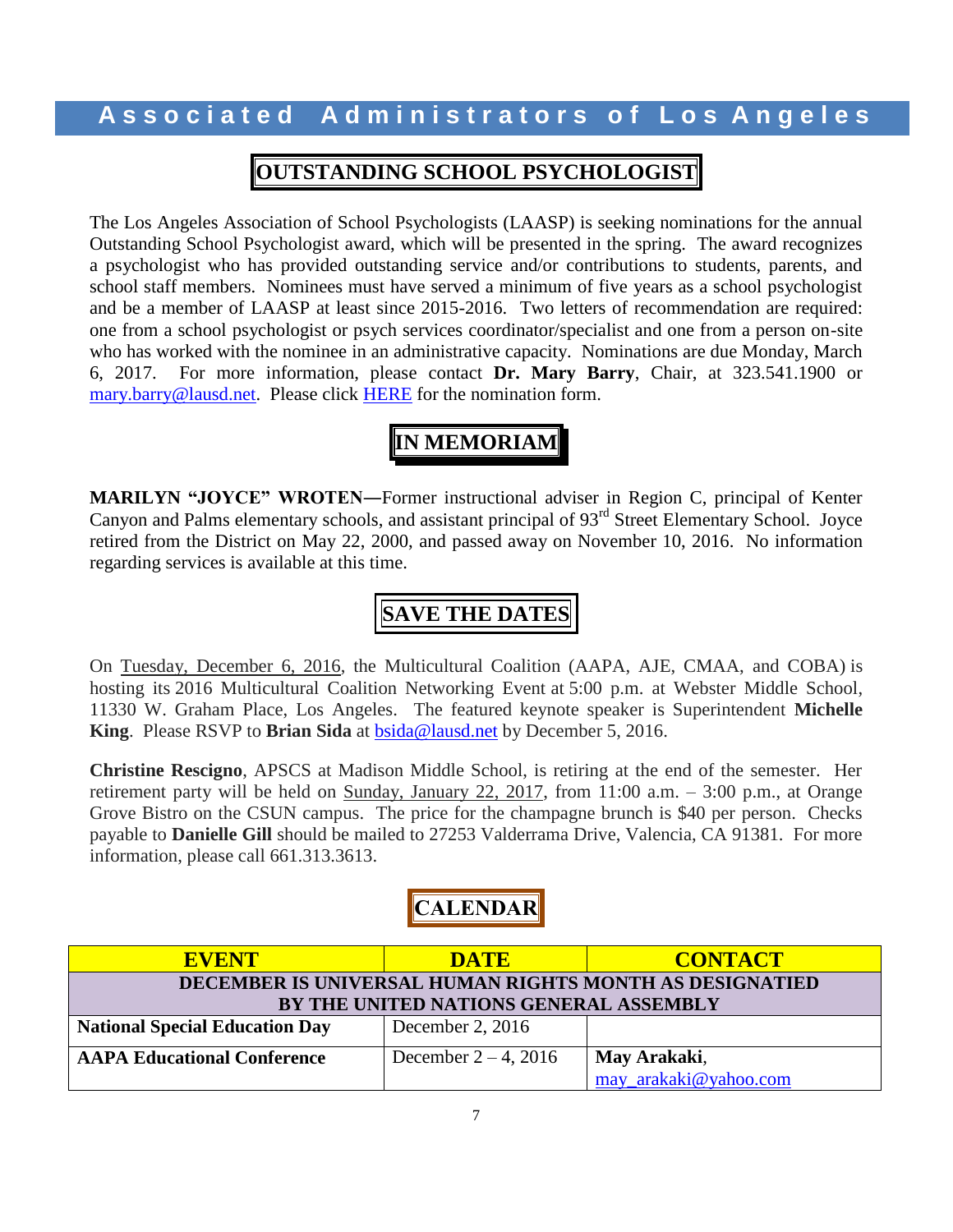| <b>EVENT</b>                                             | <b>DATE</b>                                    | <b>CONTACT</b>                    |  |
|----------------------------------------------------------|------------------------------------------------|-----------------------------------|--|
| <b>DACE Administrators' Meeting at</b>                   | December 2, 2016                               | Dr. Clif DeCórdoba,               |  |
| East L.A. Skills Center                                  | $8:00$ a.m. $-12:00$ p.m.                      | cdecordo@lausd.net                |  |
| <b>CMAA Winter Social at Monterey</b>                    | December 2, 2016                               | Yumi Kawasaki, 323.568.5528 or    |  |
| <b>Hill Restaurant</b>                                   | 5:00 p.m.                                      | jyk2204@lausd.net                 |  |
| <b>Multicultural Coalition Networking</b>                | December 6, 2016                               | Brian Sida, bsida@lausd.net       |  |
| <b>Event</b> at Webster MS                               | 5:00 p.m.                                      |                                   |  |
| <b>MSPO Meeting at UCLA</b>                              | December 7, 2016                               | Dr. Sandra Cruz, 818.832.3870     |  |
|                                                          | 7:30 a.m. $-12:00$ p.m.                        |                                   |  |
| <b>CalSTRS Pre-Retirement Workshop</b>                   | December 8, 2016                               | Maria Voigt, 213.241.6365         |  |
| at Ramona ES Auditorium                                  | 4:00 p.m. $-$ 5:30 p.m.                        |                                   |  |
| <b>Winter Recess</b>                                     | December 19, 2016 -                            |                                   |  |
|                                                          | January 6, 2017                                |                                   |  |
| Winter Solstice – Shortest day of the                    | December 21, 2016                              |                                   |  |
| year in the northern hemisphere                          |                                                |                                   |  |
| <b>AALA Office Closed</b>                                | December 19, 2016 -                            |                                   |  |
|                                                          | January 2, 2017                                |                                   |  |
|                                                          | <b>JANUARY IS NATIONAL BLOOD DONOR AND</b>     |                                   |  |
|                                                          | SLAVERY AND HUMAN TRAFFICKING PREVENTION MONTH |                                   |  |
| <b>New Year's Day</b>                                    | January 1, 2017                                |                                   |  |
| <b>New Year's Day Observed</b><br>(Rose Parade and Game) | January 2, 2017                                | by Hew Year                       |  |
| <b>Second Semester Begins</b>                            | January 9, 2017                                |                                   |  |
| <b>AALA Executive Board Meeting</b>                      | January 9, 2017<br>4:30 p.m.                   | 213.484.2226                      |  |
| <b>CalSTRS Pre-Retirement Workshop</b>                   | January 12, 2017                               | Maria Voigt, 213.241.6365         |  |
| at Hazeltine ES Auditorium                               | 4:00 p.m. $-$ 5:30 p.m.                        |                                   |  |
| Dr. Martin Luther King, Jr.                              | January 16, 2017                               |                                   |  |
| <b>Birthday Observed</b>                                 |                                                |                                   |  |
| <b>OEECA Meeting at Beethoven EEC</b>                    | January 19, 2017<br>9:00 a.m. $-12:30$ p.m.    | <b>Obioma Uche</b> , 323.234.1428 |  |
| <b>ACSA Region 16 Representative</b>                     | January 19, 2017                               | Dr. Jack Bagwell, 818.252.5432    |  |
| <b>Council Meeting at TBD</b>                            | 5:30 p.m. $-7:30$ p.m.                         |                                   |  |
| <b>DACE Administrators' Meeting at</b>                   | January 20, 2017                               | Dr. Clif DeCórdoba,               |  |
| East L.A. Skills Center                                  | 8:00 a.m. 12:00 p.m.                           | cdecordo@lausd.net                |  |
| <b>AAPA Professional Development,</b>                    | January 21, 2017                               | Elaine Kinoshita,                 |  |
| Preparing for your Best Interview, at                    | 7:30 a.m. $-12:00$ p.m.                        | elaine.kinoshita@lausd.net        |  |
| Los Angeles ES                                           |                                                |                                   |  |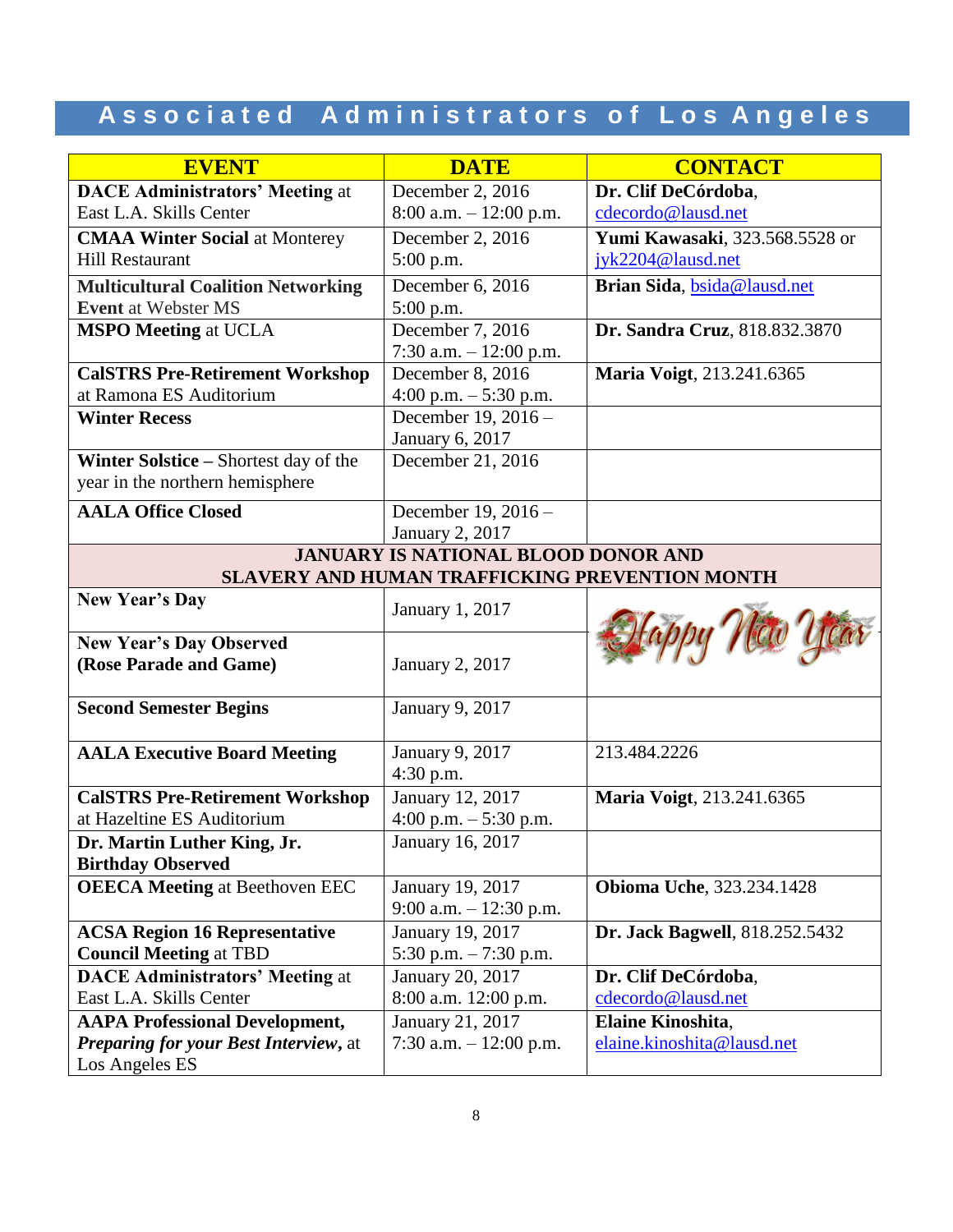### **A s s o c i a t e d A d m i n i s t r a t o r s o f L o s A n g e l e s**

### **POSITIONS AVAILABLE**

*Note to Applicants: Please be advised that you are responsible for making sure all the District requirements have been met.* Do not contact AALA for information regarding positions; for detailed requirements for positions and employment updates use the contact phone number provided in the announcement or visit the District website at [http://www.lausdjobs.org](http://www.lausdjobs.org/) *(classified) or* <http://achieve.lausd.net/Page/1125> *(certificated). Employees who change basis during the school year may not earn a full year of service credit and annualized employees who change their basis during the year may sustain an annualized settlement.*

#### **CERTIFICATED, SCHOOL-BASED**

#### *PRINCIPAL, SECONDARY*

**Los Angeles Center for Enriched Studies, Local District West, MST 46G, E Basis.** For more information and application procedures, please click on [School-Based](http://achieve.lausd.net/Page/3505) Vacancie[s](http://achieve.lausd.net/Page/3505) or contact **Carmina Nacorda**, Instructional Director, at 310.914.2105 or [cnn1617@lausd.net.](mailto:cnn1617@lausd.net) Application deadline is 5:00 p.m., Monday, December 5, 2016.

#### *PRINCIPAL, SPECIAL EDUCATION*

**Salvin Special Education Center, Local District Central, MST 42G, E Basis.** For more information and application procedures, please click on [School-Based](http://achieve.lausd.net/Page/3505) Vacancie[s](http://achieve.lausd.net/Page/3505) or contact **Dr. Chiae Byun-Kitayama**, Director, at 213.241.0126 or [cbyun1@lausd.net.](mailto:cbyun1@lausd.net) Application deadline is 5:00 p.m., Wednesday, December 14, 2016.

#### *PRINCIPAL, ELEMENTARY*

**Second Street Elementary School, Local District East, MST 41G, E Basis.** For more information and application procedures, please click on [School-Based](http://achieve.lausd.net/Page/3505) Vacancie[s](http://achieve.lausd.net/Page/3505) or contact **Dalys Stewart**, Director, at 323.224.3100. Application deadline is 5:00 p.m., Monday, December 5, 2016.

#### *ASSISTANT PRINCIPAL, SECONDARY*

**West Adams Preparatory High School, LA's Promise Fund, MST 41G, B Basis.** For more information and application procedures, please click on [School-Based](http://achieve.lausd.net/Page/3505) Vacancie[s](http://achieve.lausd.net/Page/3505) or contact **Liliana Vasquez**, Director of Operations, at 213.745.4928, ext. 5123, or [lilianav@lapromisefund.org.](mailto:lilianav@lapromisefund.org) Application deadline is 5:00 p.m., Monday, December 5, 2016.

#### *ASSISTANT PRINCIPAL, SECONDARY COUNSELING SERVICES*

**Maywood Academy High School, Local District East, MST 40G, B Basis.** For more information and application procedures, please click on [School-Based](http://achieve.lausd.net/Page/3505) Vacancie[s](http://achieve.lausd.net/Page/3505) or contact **Arturo Valdez**, Director, at 323.224.3100. Application deadline is 5:00 p.m., Wednesday, December 7, 2016.

#### *ASSISTANT PRINCIPAL, SECONDARY*

**East Los Angeles Renaissance Academy at Torres High School, Local District East, MST 40G, B Ba[s](http://achieve.lausd.net/Page/3505)is.** For more information and application procedures, please click on [School-Based](http://achieve.lausd.net/Page/3505) Vacancies or contact **Arturo Valdez**, Director, at 323.224.3100. Application deadline is 5:00 p.m., Monday, December 12, 2016.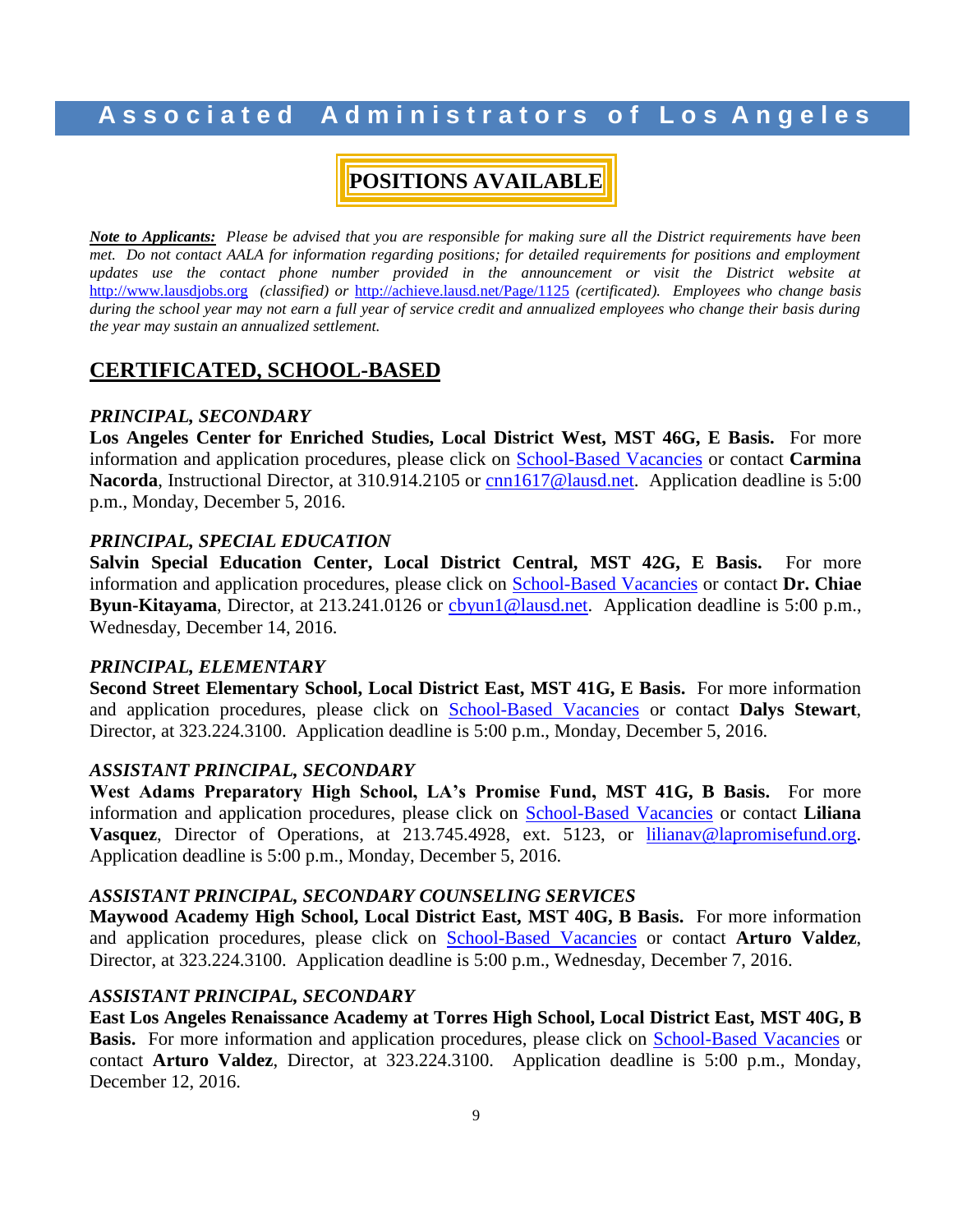### **CERTIFICATED, NON-SCHOOL-BASED**

#### *SPECIALIST, K-12 ARTS*

**Arts Education Branch, Division of Instruction, MST 38G, Temporary Adviser, E Basis.** For more information and application procedures, please click on [Non-School-Based](http://achieve.lausd.net/Page/3501) Vacancies or contact **Dr. Steven J. McCarthy**, Coordinator, at 213.241.5226. Application deadline is 4:00 p.m., Friday, December 9, 2016.

#### *SPECIALIST, PARENT AND COMMUNITY LIAISON*

**Division of Special Education, MST 38G, Temporary Adviser, E Basis.** For more information and application procedures, please click on [Non-School-Based](http://achieve.lausd.net/Page/3501) Vacancies or contact **Dr. Aaron Jeffery**, Director, at 213.241.6701 or [aaron.jeffery@lausd.net.](mailto:aaron.jeffery@lausd.net) Application deadline is 5:00 p.m., Friday, December 9, 2016.

#### *SPECIALIST, RESEARCH AND RESOLUTION*

**Due Process Department, Division of Special Education, MST 38G, Temporary Adviser, A Basis.**  For more information and application procedures, please click on [Non-School-Based](http://achieve.lausd.net/Page/3501) Vacancies or contact **Diana Massaria**, Administrative Coordinator, at 213.241.6701 or [diana.massaria@lausd.net.](mailto:diana.massaria@lausd.net) Application deadline is 5:00 p.m., Friday, December 9, 2016.

### **CLASSIFIED**

#### *SUPERVISING INVESTIGATOR*

**Office of the Inspector General, \$93,700 - \$116,300, 12-month position.** For more information and application procedures, please click [HERE.](https://btserec.lausd.net/sap/bc/webdynpro/sap/zerwd_a_refcode_srch_int?sap-client=910) Application period is open until the position is filled.

#### *CLASSIFIED ASSIGNMENTS COORDINATOR*

**Classified Employment Services Branch, Human Resources Division, \$93,400 - \$116,100, 12 month position.** For more information and application procedures, please click [HERE.](https://btserec.lausd.net/sap/bc/webdynpro/sap/zerwd_a_refcode_srch_int?sap-client=910) Application deadline is Tuesday, December 13, 2016.

#### *METAL TECHNICAL SUPERVISOR*

**Facilities Services Division, \$87,100 - \$108,100, 10-, 11-, or 12-month position.** For more information and application procedures, please click [HERE.](https://btserec.lausd.net/sap/bc/webdynpro/sap/zerwd_a_refcode_srch_int?sap-client=910) Application deadline is Friday, December 2, 2016.

### **SEE NEXT PAGE FOR PREVIOUSLY ANNOUNCED POSITIONS**